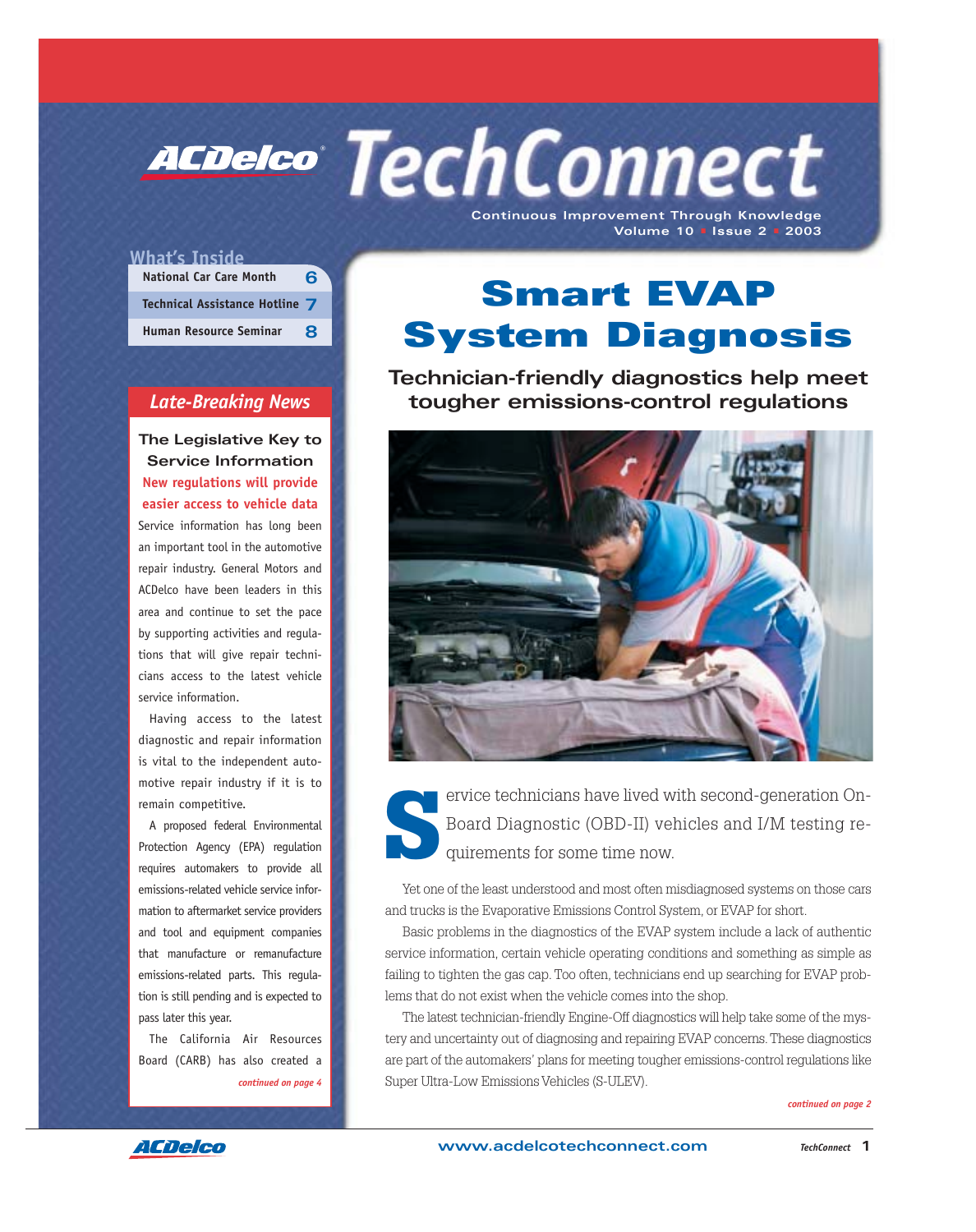#### *continued from page 1*

# **Understanding EVAP technology**

The EVAP system and diagnostics have a single purpose: Prevent vehicle fuel vapors such as hydrocarbons from escaping into the atmosphere. Since 1996, GM light-duty vehicles have been equipped with OBD-II that performs specific component and system diagnostics and monitoring. The diagnostic results can turn on the Malfunction Indicator Lamp (MIL) and set a Diagnostic Trouble Code (DTC) whenever a possible fault is detected.

Theoretically, proving the EVAP system's performance and integrity is straightforward. But, as many technicians have come to learn, nothing is ever simple. Many times, the system diagnostics would set a DTC and illuminate the MIL for a potential fault that can be very difficult to pinpoint.

Today's enhanced EVAP systems typically include:

- **A system canister** containing "activated charcoal," a vapor-absorbent carbon;
- **A pressure sensor** that measures the difference between fuel-tank pressure (vacuum) and outside (atmospheric air) pressure;

**• A purge solenoid** that opens during a purge cycle, allowing vapor flow to the engine;

**• A vent solenoid** that allows fresh air into the canister during purge, and closes during diagnostics to reduce the pressure in the fuel tank (below atmospheric);

• **A fuel-level sensor input**, which provides a measurement to the diagnostics for the proper range of fuel level;

• **An On-Board Refueling Vapor Recovery (ORVR) system** that prevents hydrocarbon vapors from escaping to the atmosphere during refueling;

• **A high-tech gas cap** with special sealing and valve mechanisms.

### **EVAP self-diagnostics can be complex**

For the PCM to run its EVAP diagnostics, specific conditions called enable criteria must be met during the vehicle operation. These criteria (refer to the service information manual for the vehicle-specific enable criteria) can include, but are not limited to:

- Fuel level greater than 15% and less than 85%;
- System voltage between 10 and
- Coolant temperature between 36 and 96 degrees Fahrenheit;
- Intake air temperature between 36 and 96 degrees F;
- Coolant and intake air temperatures within 57 degrees F of each other;
- Barometric pressure at or above a specified level.

If the enable criteria are not met, the diagnostics will not run. If all of the enable criteria for the respective vehicle are met, the diagnostics will run and record a "pass" or "fail" event. One of the most

common circumstances for an EVAP DTC is a loose or damaged fuel cap.

When EVAP service is required, proper tools and equipment are essential. When used with authentic service information, technicians typically perform the diagnostics with ease and accurately make the repair.

### **New meaning of "enhanced"**

With S-ULEV regulations, automakers are charged with cutting emissions to a fraction of what is allowed today. System integrity hasn't been an issue to date. However, diagnostic methods of today will not meet the next generation's requirements. As a result, test methodologies have changed.

Previous systems were required to identify leaks in the system equivalent to 0.040" or greater. Today's vehicles are now required to identify leaks equivalent to 0.020". Previous enhanced EVAP systems were not capable of this requirement, so Engine-Off Natural Vacuum (EONV) diagnostics technology has been developed. Diagnostic testing of the vehicle's EVAP system during operation on earlier systems is going away due to the 0.020" leak-detection requirements and

EONV System



**One minor change made to accommodate the EONV system (above) includes wiring the canister vent solenoid to battery voltage.**

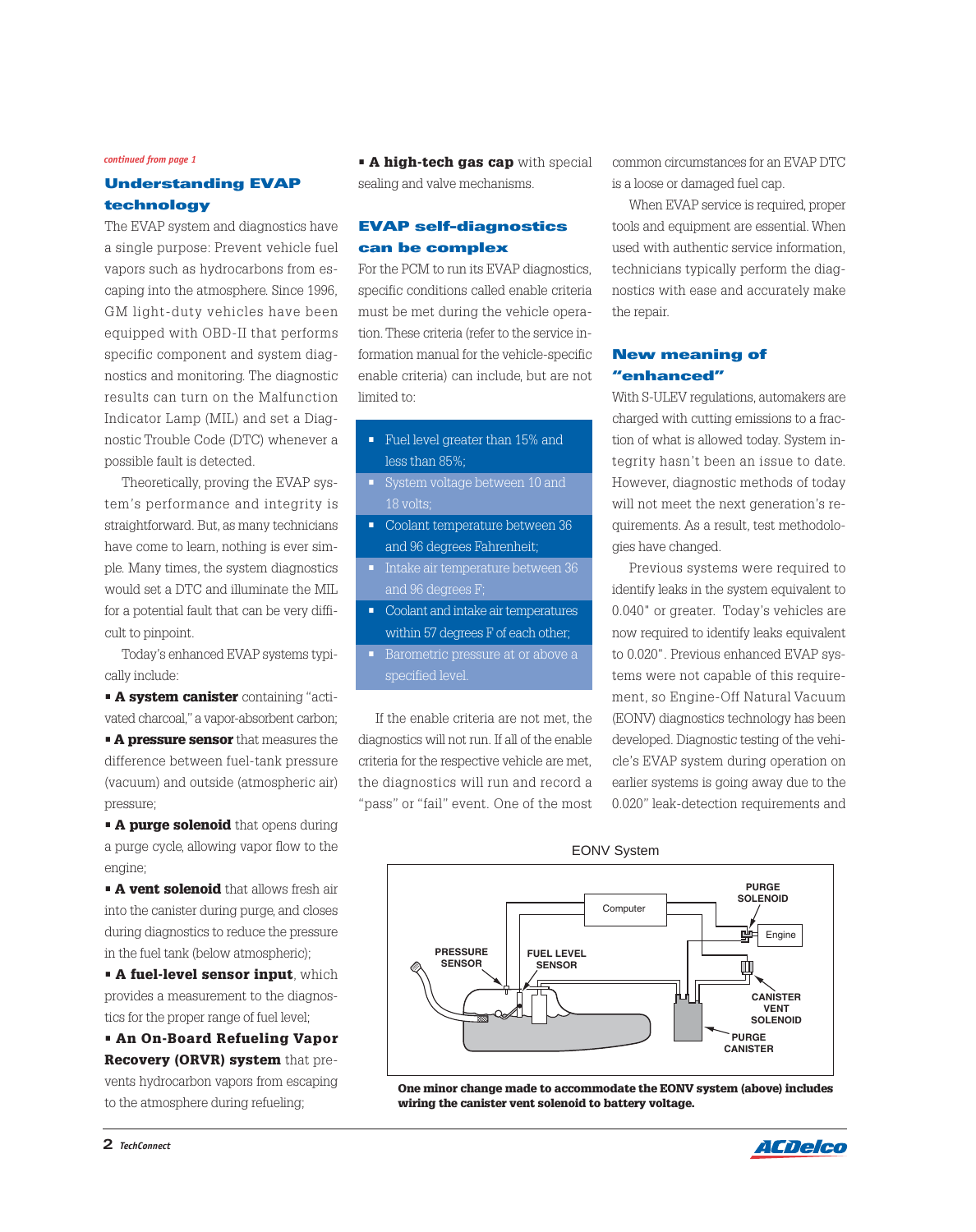several variables in the vehicle's environment of operation.

The EONV scheme does not involve any new hardware, but the PCM and EVAP vent solenoid wiring has some minor internal changes.

Most 2003 GM trucks, with the exception of minivans and some light-duty models, are EONV equipped. Passenger cars are slated to have EONV starting with the 2004 model year, with the transition completed by the 2006 model year.

### **Initializing EONV diagnostics**

In General Motors' approach, the EONV diagnostic is a twophase test that monitors ambient temperature, fuel level, run time, coolant temperature and the distance the vehicle has

traveled since the last EVAP test. The PCM initiates the diagnostic only after a trip with a cold start has occurred, to ensure that the fuel-pressure sensor has been properly re-zeroed.

To preserve battery life, the EONV system will not run unless the time since the last complete test exceeds a predetermined amount of time. When a complete test is successful and no apparent EVAP system problems are identified, the time between tests is extended. Although this will reduce the frequency of the test results, it will increase the potential life of the battery.

#### **EONV diagnostic details**

The EONV system test begins with the canister vent open. During initialization, the PCM calculates system pressures based on ambient air temperature over a

Volatility Phase I Pressure | Phase II Vacuum Pressure **Test** Threshold Palm Vacuum **Threshold** Engine OFF Close **Canister** Vent Close **Canister** Vent Shut Down PCM TIME Pressure Peak

EONV Diagnostic

**The EONV diagnostic consists of two phases, the first measuring the pressure and the second measuring the vacuum. The line in the middle of the graph represents pressure during the tests.**

given period of time. After comparing these results with preprogrammed values, the PCM can then determine evaporative vapor volatility of the fuel in the tank.

If the volatility is too high, the PCM aborts the test. If the volatility is moderate, the PCM runs both phases of the test and adjusts Phase I pressure to compensate for the vapor volatility. If the volatility is low, the PCM simply completes the diagnostic without making any pressure corrections. During the EONV system initialization, the PCM will record a "failed" test result if the system pressure builds with the canister vent open.

EONV diagnostics will limit the number of either completed or noncompleted tests run in a specific amount of time. In addition, the diagnostics will run only after the vehicle has a minimum distance travelled since the last test. Also, the sys-

tem will not be enabled if DTCs are set for Intake Air Temperature Sensor, Engine Coolant Temperature Sensor, Vehicle Speed Sensor, Ignition-Off Timer Performance or the EVAP system.

Phase I of EONV diagnostics checks system pressure (or vapor volatility test). With the engine off, the canister vent is closed and the PCM reads the system pressure build. If the "pressure threshold" is reached as a function of fuel level and ambient temperature, the diagnostic passes. If the threshold is not reached, the PCM watches for a pressure peak, then it opens the canister vent to bleed down the pressure. If a decrease in pressure occurs, Phase I diagnostics passes and records the pressure values to be used in the "pass-fail" calculations in Phase II.

In Phase II, the diagnostic starts with

*continued on page 4*

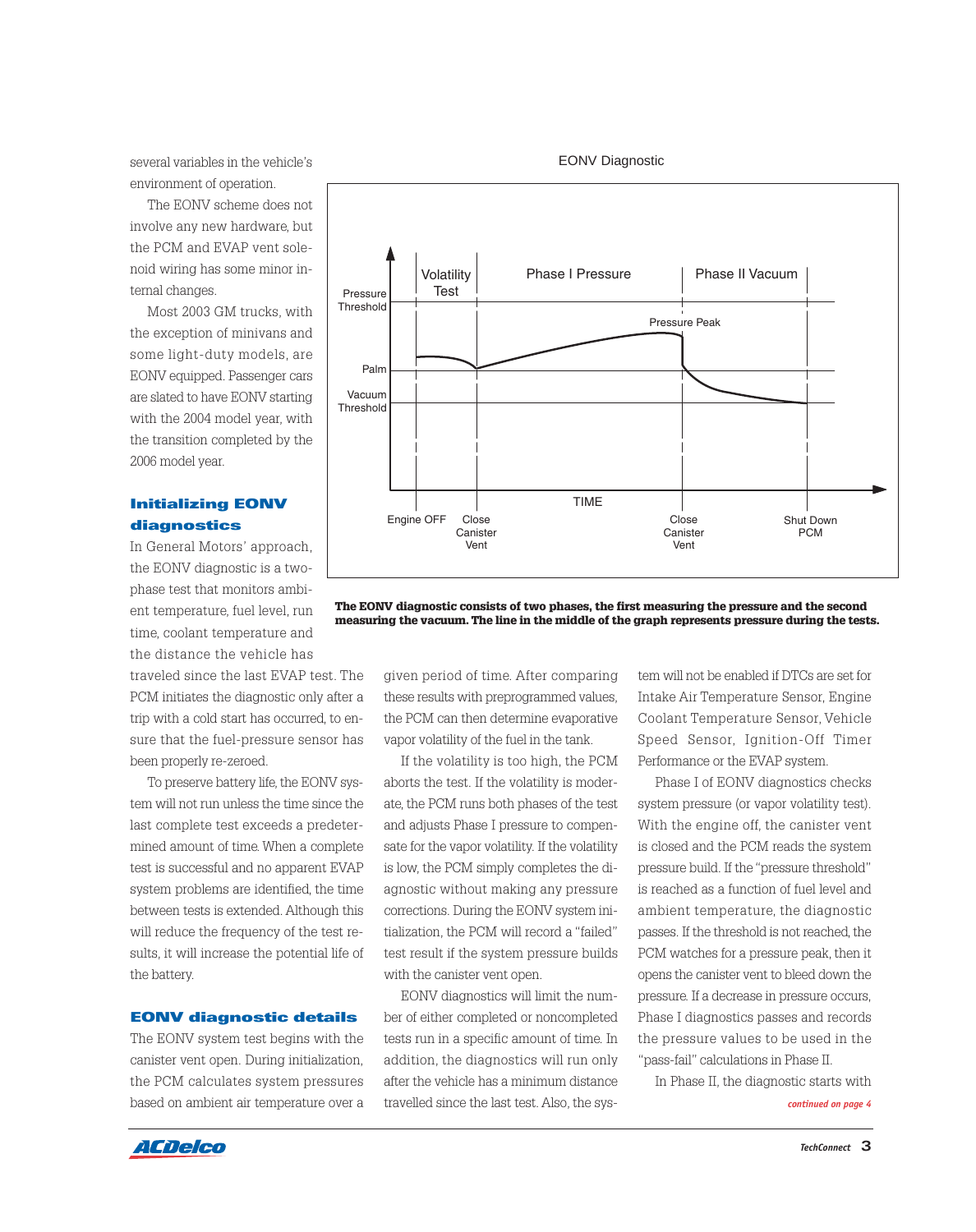#### *continued from page 3*

system pressure continuing to be monitored from Phase I. If the system pressure does not stabilize, the PCM will open and close the vent solenoid a number of times before aborting the test and trying again. Next, a "vacuum threshold" is calculated — this is the difference between the pressure threshold and pressure peak determined earlier in Phase I. If the vacuum threshold is reached, the diagnostic passes. Otherwise, the PCM looks for a vacuum peak and uses that in a formula for determining whether the system passes or fails the diagnostic.

The formula takes into account the pressure and vacuum peaks and the pressure threshold. Parameters are set for a

perfectly passing system and a perfectly failing one. In between, a certain "fail threshold" is pre-set. If that threshold is reached, the PCM sets a related DTC and illuminates the MIL based on the type A or B requirements.

Subfunctions of the EONV diagnostics include estimating ambient air temperature and distance traveled before allowing the diagnostic to run. The system re-zeroes the pressure sensor upon cold starts and before each test phase. The diagnostic also monitors the fuel level and tank pressure to detect a refueling event. If a refueling event is detected, the PCM stops the diagnostic and performs a "rationality" test by comparing the current fuel level with an initial level. After a

given period of time, if the PCM is unable to verify a greater level, the refueling event is declared invalid and a Small Leak DTC is recorded.

#### **At the end of the day**

EONV diagnostics will take some of the mystery out of diagnosing and repairing Evaporative Emissions-Control systems. Compared to previous EVAP diagnostics that required specific vehicle operating conditions while driving, EONV is far more technician-friendly with its Engine-Off diagnostics.

Chances of false DTCs being set and the MIL lighting up over an incorrect test parameter (or an occasional loose gas cap!) are greatly reduced.

# *Late-Breaking News*

#### *continued from page 1*

similar regulation relating to vehicle emissions, which passed in September 2002 and went into effect on March 31, 2003.

These measures have prompted the automotive organizations Alliance of Automotive Manufacturers (AAM) and the Association of International Automobile Manufacturers (AIAM) to send a letter to U.S. Senator Byron Dorgan to support an initiative that will continue the viability of the automotive service industry and preclude the need for further federal legislation while also meeting the California requirements. In part, the letter reads:

"Automobile manufacturers are committed to make available by August 31, 2003, emission- and nonemission-related service information, training information, and diagnostic tools in the same manner and to the same extent as specified by the CARB regulations for emission-related systems and components. This means that 1) the same service and training information related to vehicle repair will be made available to independent repair shops either via the Internet, or in the same manner and extent as it is made available to franchised dealerships and 2) the same diagnostic tools related to vehicle repair that are made available to the franchised dealers will be made available to the independent repair shops. These will be made available at a reasonable price consistent with the guidelines provided in CARB regulations. The service and training information

and manufacturer tools will be available to independent repair shops without the need for them to return to a franchised dealership (to the extent allowed by law).

Manufacturers recognize the value of thirdparty providers of tools, service and training information. They are committed to making available to information providers and tool companies the service and training information, tools and tool information needed. The National Automotive Service Task Force (NASTF) will continue to provide a forum for the industry and the aftermarket to resolve service information issues."

The U. S. Senate Subcommittee on Consumer Affairs, Foreign Commerce, and Tourism has agreed to accept the commitment proposed by

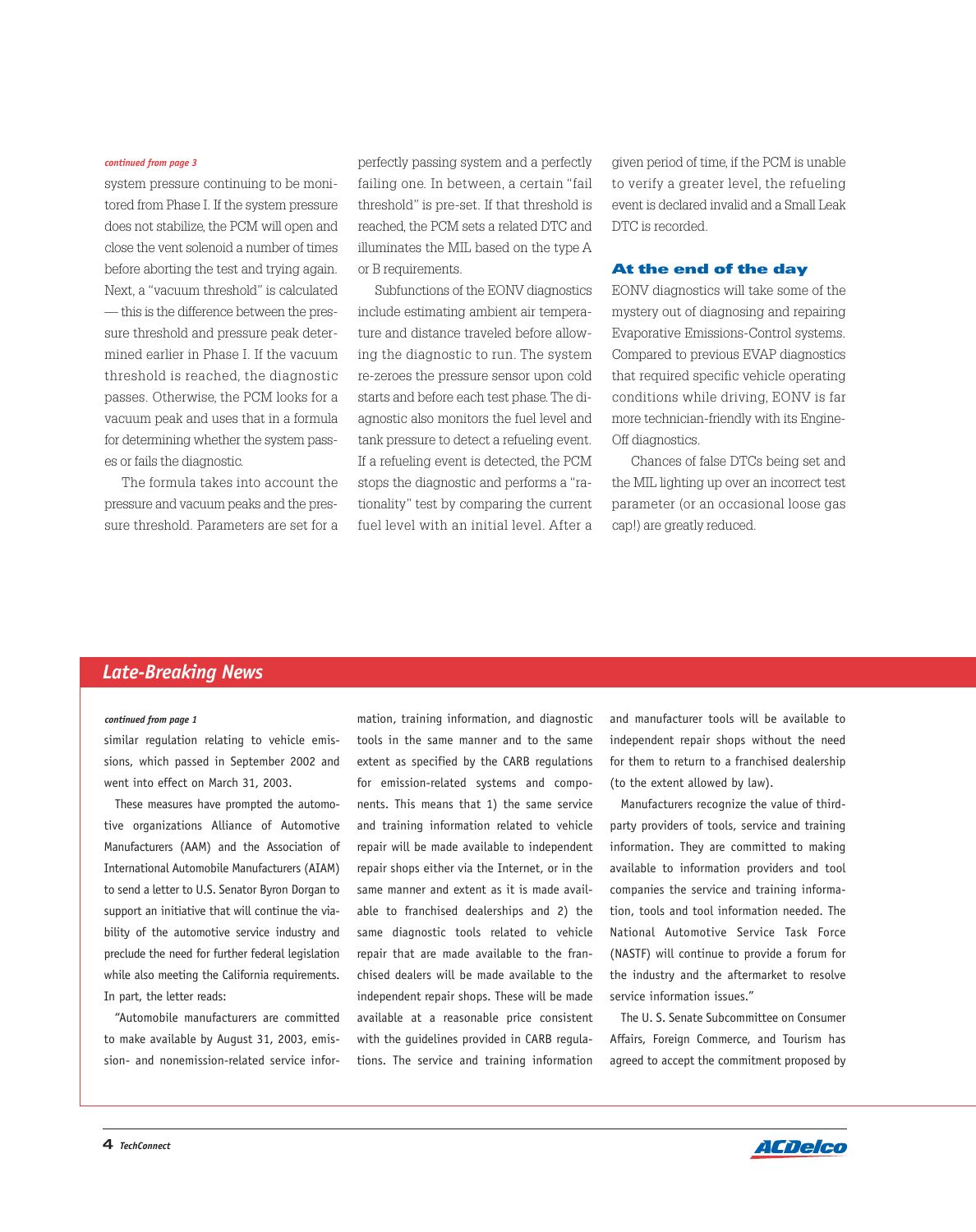Advanced EONV diagnostics will pinpoint real problems, and not send technicians off chasing after something that might not be there. "Smart" EVAP system diagnostics are here to stay.

ACDelco followed development of the new diagnostic strategy and first documented it in the "General Motors On-Board Diagnostics II" (FC-12) technical training course. Additional information on the innovation and hands-on experience with the EONV system is available at the FC-12 training course. For more information, log on to acdelcotechconnect.com. •



**One of the other functions of the EONV diagnostic includes monitoring the fuel level and tank pressure to detect a refueling event. This chart shows how the system monitors the pressure to accomplish this task.**

the AAM and the AIAM and has tabled proposed Senate bill (S.2617), which would have required vehicle manufacturers make available necessary service information and diagnostic tools to Independent Service Centers (ISCs).

The CARB and EPA regulations require providing information in these five main areas:

- **Diagnosis and Repair Procedures**
- **Wiring Diagrams**
- **Technical Service Bulletins**
- **Training Materials**
- **Troubleshooting Guides**

The regulations will assist independent technicians by providing access to the latest vehicle service information and procedures which will keep them on the forefront of the technology and information curve. This will

allow technicians to continue to provide customers with quality diagnostic and service repairs for their vehicles.

General Motors Electronic Service Information (eSI) can be accessed via the Internet at acdelcotechconnect.com and at the recently launched gmtechinfo.com. Both Web sites contain the five main topic areas (service information, reprogramming, tools and equipment, technical training, and technical training materials) from which all relevant information desired could be accessed.

For additional information on this or related topics, send e-mail to gmtechinfo@gm.com, log on to acdelcotechconnect.com or call 1-800-825-5886. •

## **Key features of the proposed EPA regulation include:**

1) OBD II: Information to include a description of each monitor, how it operates, diagnostic trouble codes and malfunction thresholds.

2) On-board Computers: Initialization procedures, anti-theft systems, tools and procedures showing proper installation of emission-related parts.

3) System Diagnosis: Diagnostic and reprogramming information provided to tool and equipment companies. Included are data files and software.

4) Data Stream & Bi-directional Controls: Information included to read, format and reprogram emission-related equipment.

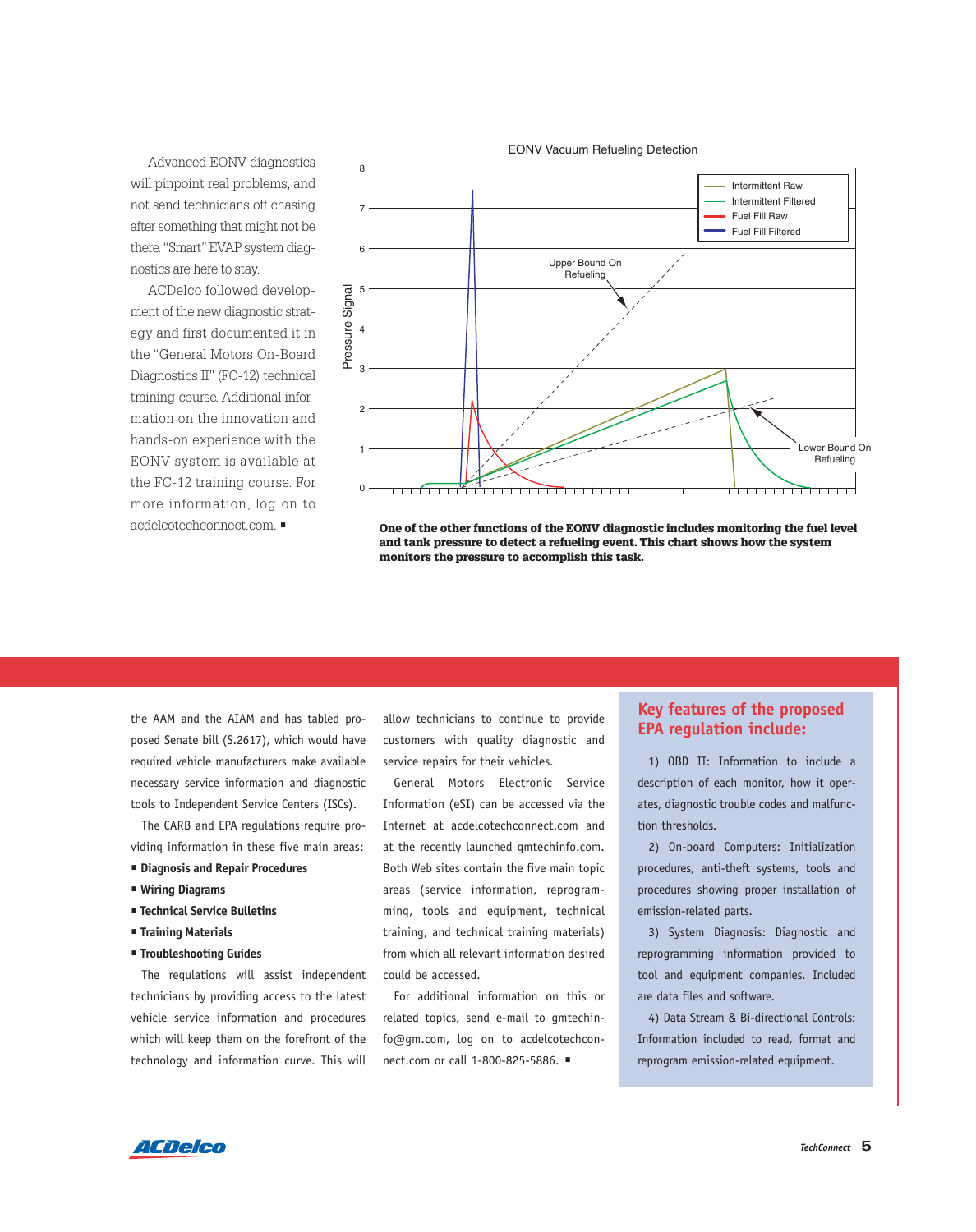# **Good Vehicle Care Translates Into Good Business**

**T**his year, National Car<br>Care month moves<br>from October to April Care month moves from October to April to target consumers who are planning summer vacations. This gives Total Service Support (TSS) shops a great chance to increase business.

Since the early 1980s, National Car Care Month has been a great promotional tool, educating consumers on the high costs of neglected maintenance such as poor fuel mileage, expensive repairs and even lost lives. Today, the message continues and, thanks to a long-term national campaign, it should keep going all year 'round.

"Be Car Care Aware™" is an ongoing campaign spearheaded by the Automotive Aftermarket Industry Association (AAIA) on behalf of the industry. The Car Care Council serves as the brand and messaging source for the cam-







paign. Its focus is to educate consumers about the benefits of regular vehicle care, maintenance and repair. The campaign was created in response to the automotive aftermarket industry's interest in securing a share of the estimated \$60 billion in annual unperformed vehicle maintenance.

ACDelco is an affiliate sponsor of this

integrated marketing and public relations campaign. "We are supporting this initiative because we see it as an opportunity for our customers to increase their business and provide great customer service,"explains Susan Christophersen, ACDelco manager of product service and training development,

and a member of the Be Car Care Aware Women's Board. "Increased consumer awareness should encourage vehicle owners to visit their local service facility more often — which is good news for TSS accounts."

She points out that the timing of the campaign is particularly favorable. "People are likely to keep their vehicles longer in a weak economy, and a well-maintained vehicle retains its value and has better gas mileage," says Christophersen.

Consumers who are car-care aware will be looking for a reliable place to take their vehicles. TSS shops can capitalize on this campaign by promoting vehicle maintenance awareness during National Car Care Month — and every other month of the year, too. Christophersen recommends being proactive about scheduling appointments for customers to come back at regular maintenance intervals. This is just

# **National Car Care month facts**

- **• Moves to April this year**
- **• Helps TSS shops tap into share of \$60 billion in annual unper– formed vehicle maintenance**
- **• Shops can host ACDelco's consumer car care clinics**
- **• Log on to www.carcare.org for more helpful resources**

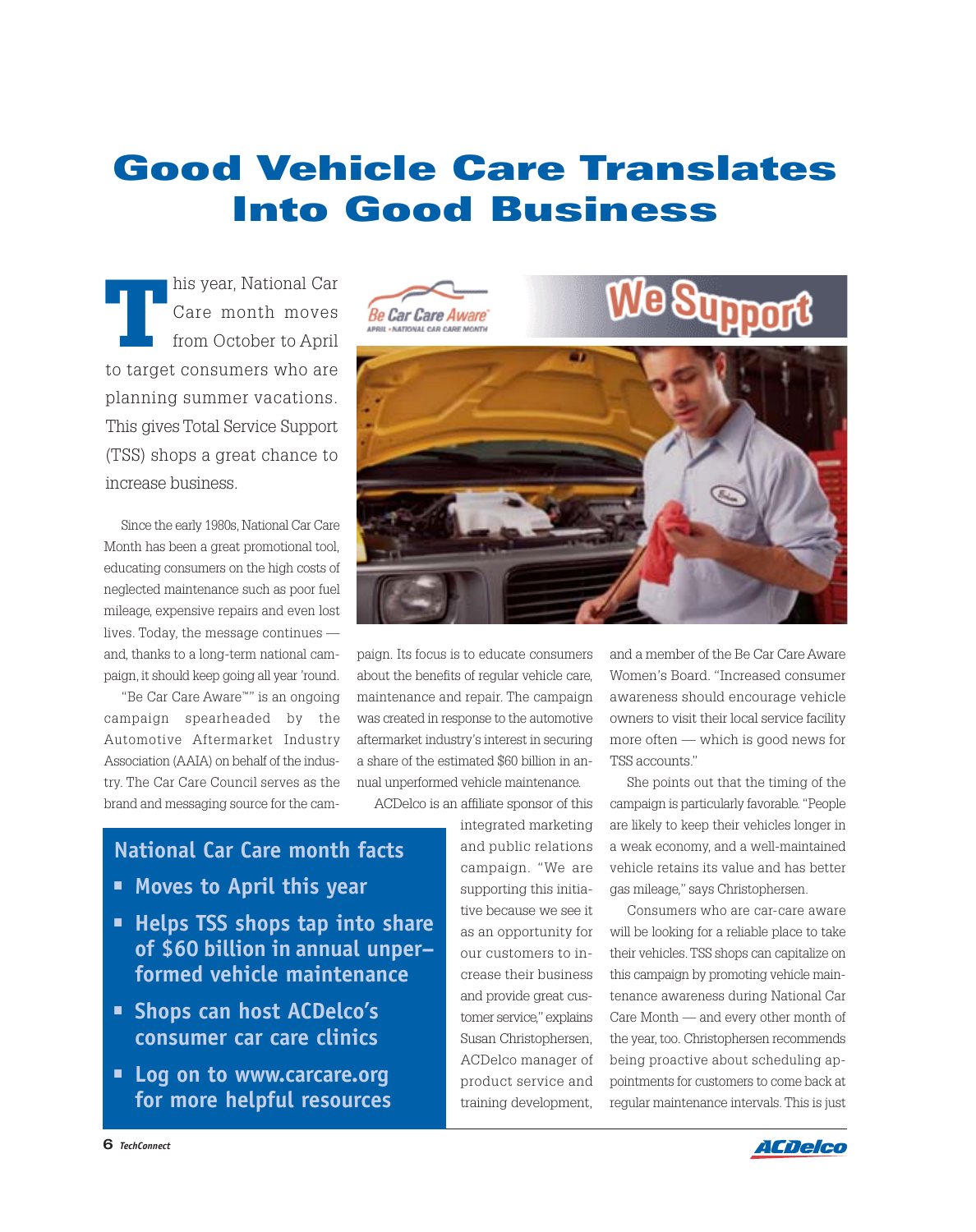one example of using vehicle care as a business-building strategy.

The Car Care Council's Web site (www.carcare.org) features a broad array of helpful resources and information TSS accounts can use to promote the importance of routine vehicle care in their shops. There are downloadable Web banners and logos, telephone on-hold message scripts even a complete Event Planner a TSS shop can use to develop a customized National Car Care Month promotion, such as a vehicle check lane inspection event.

ACDelco offers some additional resources to support the efforts of TSS accounts. They can host one of ACDelco's popular consumer car care clinics to educate consumers on basic maintenance and vehicle care — building relationships that encourage customers to come back the next time they need service.

A number of business training courses are available from ACDelco to help service writers and service providers sharpen their customer relations and selling skills so they can take full advantage of the opportunities that "Be Car Care Aware" is designed to generate.

"It's an excellent opportunity to go after increased business," says Christophersen. "And, as always, ACDelco is there to provide the tools and support our TSS accounts need to make the most of it." •

# **Turning Time Into Money**

# **ACDelco hotline offers a direct connection to technical assistance**

**I** t's estimated that the average consumer spends about \$1 for every minute it takes a technician to diagnose his or her vehicle repair. Factor in the costs shops incur while service bays sit idle during this process and it's apparent that time is money.

When uncertain about a difficult repair, put a quick call in to ACDelco's Technical Assistance Hotline. For just \$2.85 per minute,Total Service Support (TSS) technicians can speak with experienced automotive specialists who can help them quickly determine repair solutions, cutting down on the costs of lengthy diagnosis times. What's more,TSS participants receive 10 minutes at no charge when they mention they're first-time callers.

"We have specialists available to answer calls about any vehicle repair," says Leo Koganov, ACDelco TSS national coordinator. "Even if the lines are unusually busy, a specialist can return a call within minutes."

Each hotline technical assistance consultant has years of hands-on dealership and factory training, is Automotive Service Excellence-certified with master status, and is equipped with multiple resources to handle any questions TSS technicians may have about repairs on passenger vehicles sold and serviced in the United States and Canada.

Along with the ability to walk the technician through a repair, hotline operators can provide — at the caller's request — wiring diagrams, diagnostic trouble trees for Diagnostic Trouble Codes, Technical Service Bulletins and manufacturer specific recalls. Descriptions of operations and systems, service repair labor times, remove and replace instructions, and oscilloscope wave-form patterns to aide in the diagnosis of system components are available as well.

In addition, a fax-back service is offered for technicians who only want specific information faxed to them without the further cost of speaking to a specialist. TSS accounts can have their hotline accounts automatically billed to a Visa,



MasterCard, American Express or Discover credit card at the time of invoicing. Hotline administrators also can fax the bill directly to the shop. The invoice can then be attached to the repair order, which passes the cost of the call on to the consumer.

Invoicing is detailed with the name of the technician who called; year, make and model of the vehicle being discussed; case number assigned to that vehicle; number of minutes clocked for the call, and total charge for the call. Invoices are mailed the 15th and last day of each month.

To learn more about the ACDelco Technical Assistance Hotline, call 1-800-825-5886 and select option #2. •

ACDelco